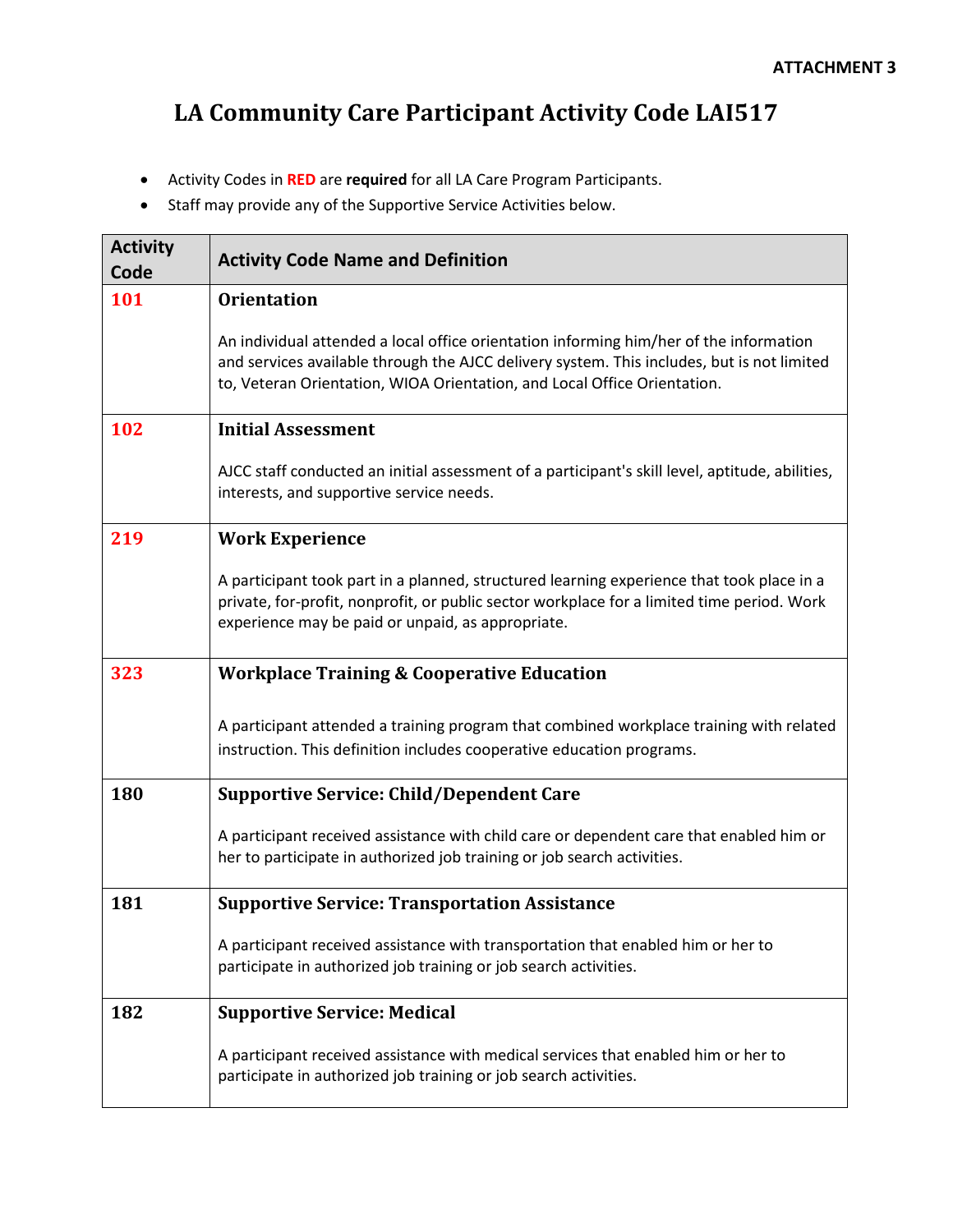| 183 | <b>Supportive Service: Incentives/Bonuses</b>                                                                                                                                                                                                                                                                      |
|-----|--------------------------------------------------------------------------------------------------------------------------------------------------------------------------------------------------------------------------------------------------------------------------------------------------------------------|
|     | A participant received an incentive or bonus that enabled him or her to participate in<br>authorized job training or job search activities.                                                                                                                                                                        |
| 184 | <b>Supportive Service: Temporary Shelter</b>                                                                                                                                                                                                                                                                       |
|     | A participant received assistance with temporary shelter that enabled him or her to<br>participate in authorized job training or job search activities.                                                                                                                                                            |
| 185 | <b>Supportive Service: Other</b>                                                                                                                                                                                                                                                                                   |
|     | A participant received assistance that was necessary to enable the individual to<br>participate in WIOA activities. This activity code should only be used if no other<br>Supportive Service codes apply.<br>This activity code requires staff to document the type of service provided in a case note.            |
| 186 | <b>Supportive Service: Seminar/Workshop Allowance</b>                                                                                                                                                                                                                                                              |
|     | A participant received an allowance to attend an employment-related seminar or<br>workshop.                                                                                                                                                                                                                        |
| 187 | <b>Supportive Service: Job Search Allowance</b>                                                                                                                                                                                                                                                                    |
|     | A participant received an allowance to purchase items necessary for conducting a<br>successful job search. These items include, but are not limited to, interview clothing,<br>appropriate shoes, gas money, and parking costs.                                                                                    |
| 188 | <b>Supportive Service: Tools/Clothing</b>                                                                                                                                                                                                                                                                          |
|     | A participant received assistance with employment-related attire or tools for the purpose<br>of obtaining employment.                                                                                                                                                                                              |
| 189 | <b>Supportive Service: Housing Assistance</b>                                                                                                                                                                                                                                                                      |
|     | AJCC staff provided and/or arranged for a participant to receive housing assistance after<br>being placed in unsubsidized employment, education, or training. This service was<br>provided to the participant to enable him/her to further progress in his/her occupation,<br>or retain employment.                |
| 190 | <b>Supportive Service: Utilities</b>                                                                                                                                                                                                                                                                               |
|     | AJCC staff provided and/or arranged for a participant to receive assistance with his/her<br>utilities after being placed in unsubsidized employment, education, or training. This<br>service was provided to the participant to enable him/her to further progress in his/her<br>occupation, or retain employment. |